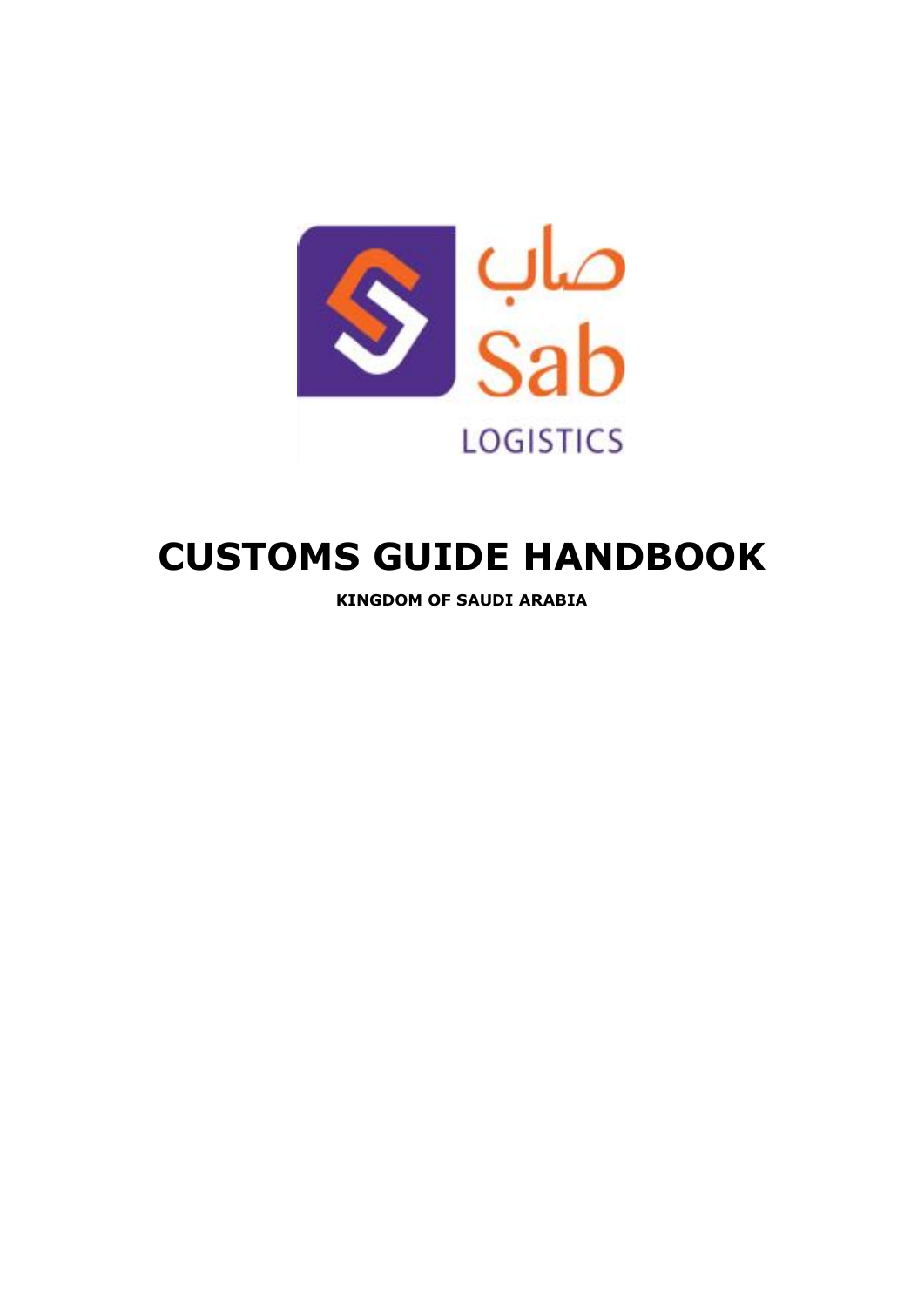

#### **Overview**

This handbook is intended to give SAB employees as well as Customers an overview of the import and export processes, related regulations required by the Customs of the Kingdom of Saudi Arabia.

\_\_\_\_\_\_\_\_\_\_\_\_\_\_\_\_\_\_\_\_\_\_\_\_\_\_\_\_\_\_\_\_\_\_\_\_\_\_\_\_\_\_\_\_\_\_\_\_\_\_\_\_\_\_\_\_\_\_\_\_\_\_\_\_\_\_\_\_\_\_\_\_\_\_\_\_\_\_\_\_\_\_

The details discussed are not new regulations in the Kingdom of Saudi Arabia rather an enforcement of existing legislation.

For any further clarifications, please do not hesitate to contact Customer Services team at [customerservice.sa@sab-express.com](mailto:customerservice.sa@sab-express.com) .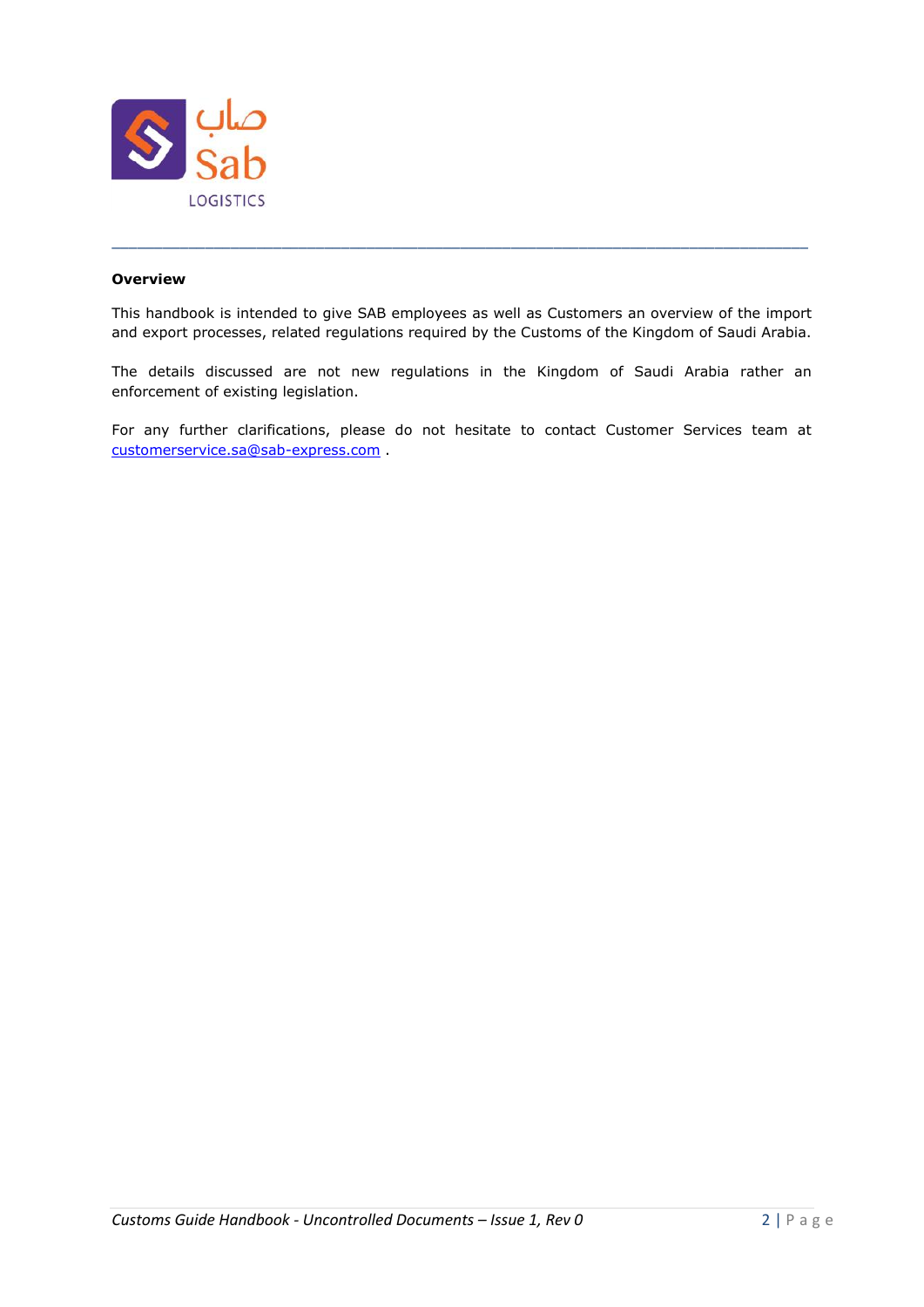

# **Contents**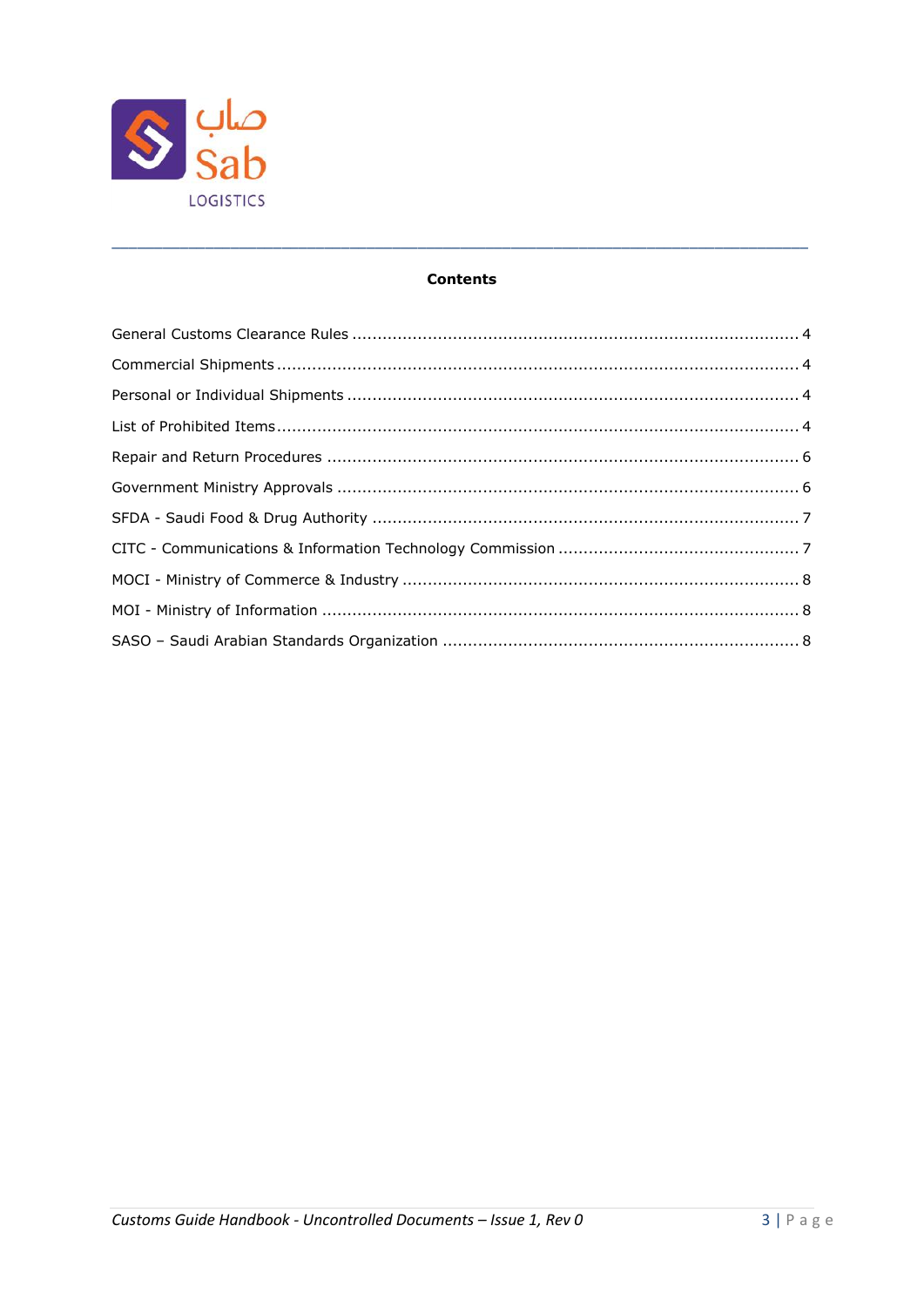

# <span id="page-3-0"></span>**General Customs Clearance Rules**

#### <span id="page-3-1"></span>**Commercial Shipments**

Any commercial shipment that has a declared customs value of between US\$ 266 and above will be dutiable; which will require the following documentation:

\_\_\_\_\_\_\_\_\_\_\_\_\_\_\_\_\_\_\_\_\_\_\_\_\_\_\_\_\_\_\_\_\_\_\_\_\_\_\_\_\_\_\_\_\_\_\_\_\_\_\_\_\_\_\_\_\_\_\_\_\_\_\_\_\_\_\_\_\_\_\_\_\_\_\_\_\_\_\_\_\_\_

- A detailed commercial invoice, with full accurate descriptions and preferably the HS Code for each item
- A copy of the consignees Company Registration document
- Electronic Letter of Authorization

# **MAIN IMPORT BRACKETS TO SAUDI ARABIA**



# <span id="page-3-2"></span>**Personal or Individual Shipments**

Any Personal shipment that has a declared customs value of between US\$ 266 and above will be dutiable; which will require the following documentation:

- A detailed commercial invoice, with full accurate descriptions and preferably the HS Code for each item
- Obtain consignee's details of his/her Personal ID or Igama (ID  $#$ , Expiry and Nationality)

#### IMPORTANT NOTE:

Private individuals may not import any items that require SFDA approval, including medicines or drugs covered by a prescription, cosmetics, herbal supplements etc.

# <span id="page-3-3"></span>**List of Prohibited Items**

The following Items are prohibited into the Kingdom of Saudi Arabia and therefore not allowed to be imported:

Masks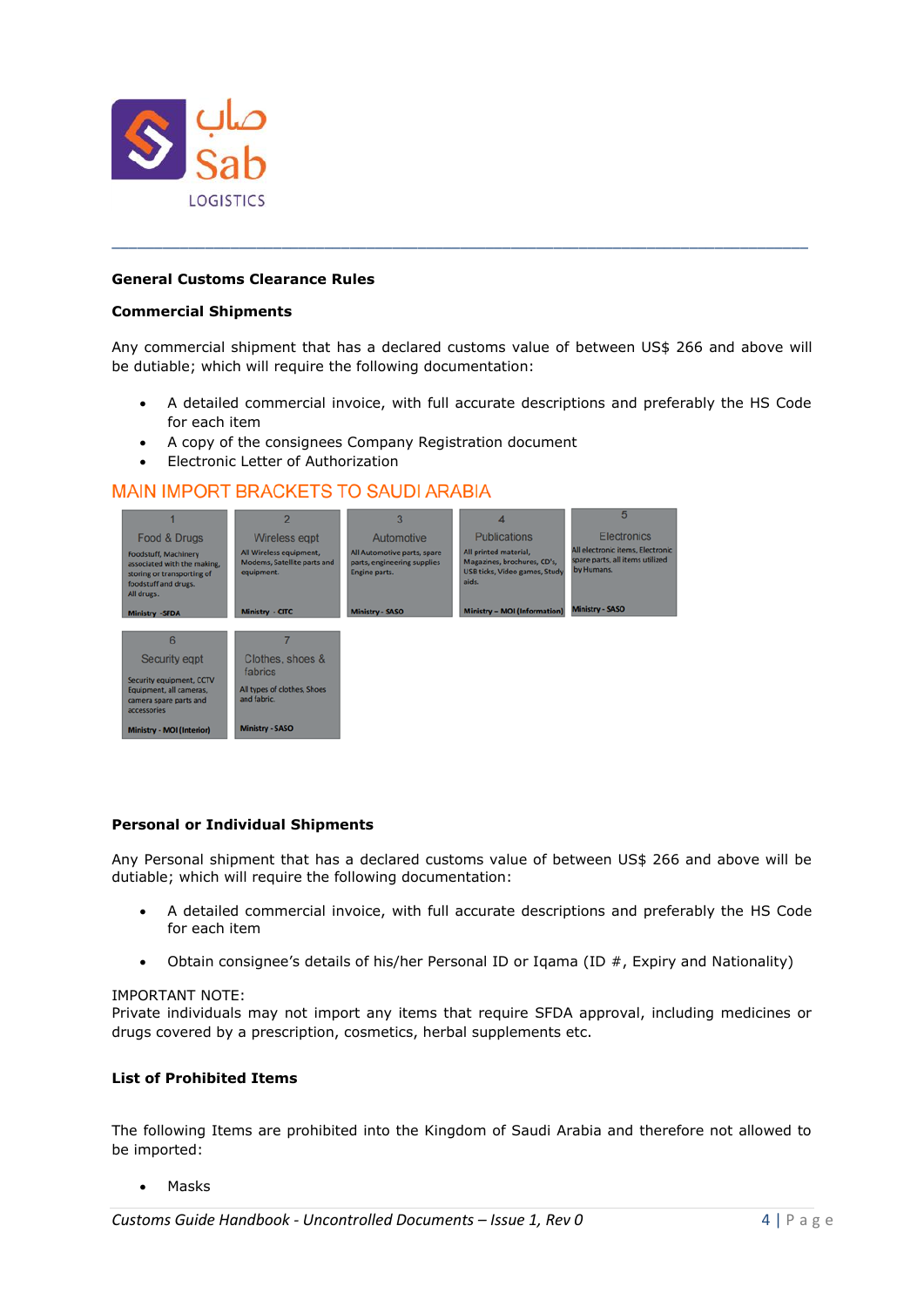

- Playing Cards
- Poisons (Toxics)
- Smart Cards
- Pokemon Toys
- Tobacco Advertisements
- Counterfeit Goods
- Pornographic (Media)
- Sex Toys and other items related to sex
- All kinds of religious books (including but not limited to Qur'an, Bible,

\_\_\_\_\_\_\_\_\_\_\_\_\_\_\_\_\_\_\_\_\_\_\_\_\_\_\_\_\_\_\_\_\_\_\_\_\_\_\_\_\_\_\_\_\_\_\_\_\_\_\_\_\_\_\_\_\_\_\_\_\_\_\_\_\_\_\_\_\_\_\_\_\_\_\_\_\_\_\_\_\_\_

- Buddhism..etc)
- Spice
- Herbal Tea
- Dates
- Herbal Products
- $K<sub>2</sub>$
- **•** Electronic Smoking Devices
- Walkie Talkie (Personal Use)
- Video Games (containing graphic material)
- Laser Pointers
- Adult Toys
- Magic Games
- Male Enhancement Supplements (creams, tablets or sprays)
- Metal Detector (personal use)
- Electrical shocker (personal use)
- Tatoo Machine
- **Mannequins**
- E-Cigarette and e-cigarette flavor
- Any media displaying the female anatomy
- Items offensive to Muslim culture
- Gambling items such as lottery tickets
- Clothing consigned to a military unit
- Items offensive to Saudi Royal family, Saudi politics, habits or traditions
- Any items that have a hidden camera or anything that can be used as a spying item like (pen, watch and etc.)
- All shipments containing jewelry including but not limited to (gold, silver, platinum, pearls, stones and diamonds, etc.) with a declared or commercial value above USD \$500 is prohibited and will be confiscated by the customs authorities in Saudi Arabia.
- All commercial shipments containing jewelry including but not limited to gold, silver, platinum, pearls, stones and diamonds, etc.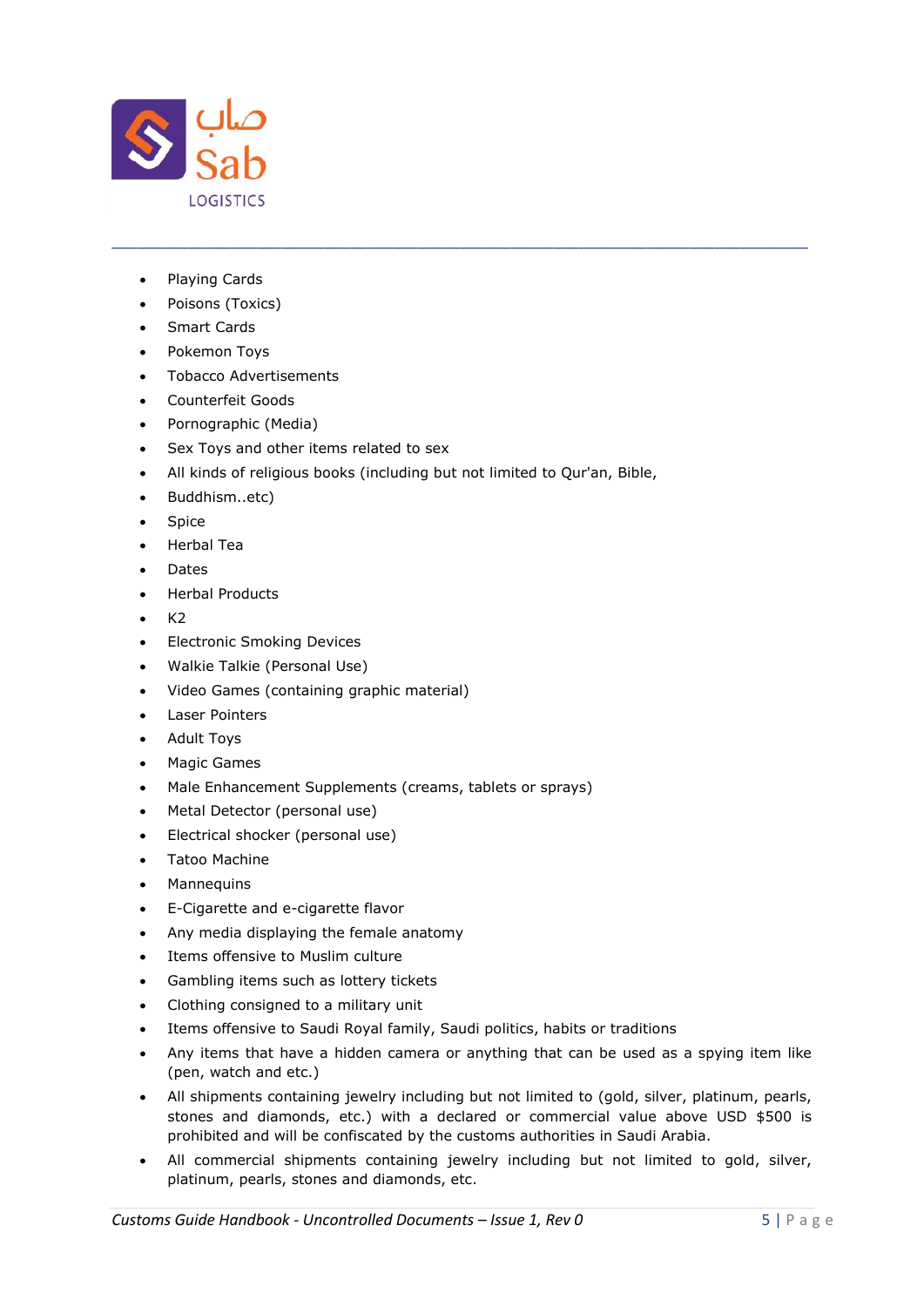

# <span id="page-5-0"></span>**Repair and Return Procedures**

A service by SAB express offered to corporate clients to arrange pickup of parts, machinery etc. that involves warranty and repair or replacements and then ship it back to the origin country.

\_\_\_\_\_\_\_\_\_\_\_\_\_\_\_\_\_\_\_\_\_\_\_\_\_\_\_\_\_\_\_\_\_\_\_\_\_\_\_\_\_\_\_\_\_\_\_\_\_\_\_\_\_\_\_\_\_\_\_\_\_\_\_\_\_\_\_\_\_\_\_\_\_\_\_\_\_\_\_\_\_\_

#### **Documents required for Repair & Return:**

- 1. Import & Export Authorization:: An authorization to the customs broker allowing him to follow up completion of export procedures;
- 2. Consignment Invoice: Showing the type, value, quantity, weight and country of origin
- 3. Certificate of Origin: Issued by the chamber of commerce if the shipment originated is Saudi Arabia
- 4. Arabic Declaration Letter

A declaration letter in Arabic from the shipper addressed to the customs manager requesting the approval to move the shipment as repair and return. The letter is necessary for verifying the consignment details when it's returned. The letter shall be attested by chamber of commerce and should show the following information:

- AWB number
- Ouantity & Weight
- Each part serial number
- Each part HS code
- Reason for exporting
- The period of time the shipment will remain out of Saudi Arabia

A sample format of the application to Customs is drafted as **[Annexure 1](#page-10-0)** to this document.

- 5. Color Snapshot: For each part clearly visible of engraved serial number
- 6. Company commercial registration copy
- 7. Authorized signatory ID and mobile number

# <span id="page-5-1"></span>**Government Ministry Approvals**

#### **SFDA - Saudi Food & Drug Authority**

The Saudi Customs Regulations require that the following products and commodities require SFDA approval **prior** to entry clearance into Saudi Arabia;

- Medications and pharmaceuticals (prescription and non-prescription)
- Laboratory chemicals and solutions
- Reagents and diagnostics
- Dietary supplements including vitamins
- Cosmetics and perfumes

SFDA approval should be obtained by the consignee prior to shipping to Saudi Arabia. Once the SFDA has approved the product for entry into Saudi Arabia then a copy of this will be required to be attached to each individual import shipment.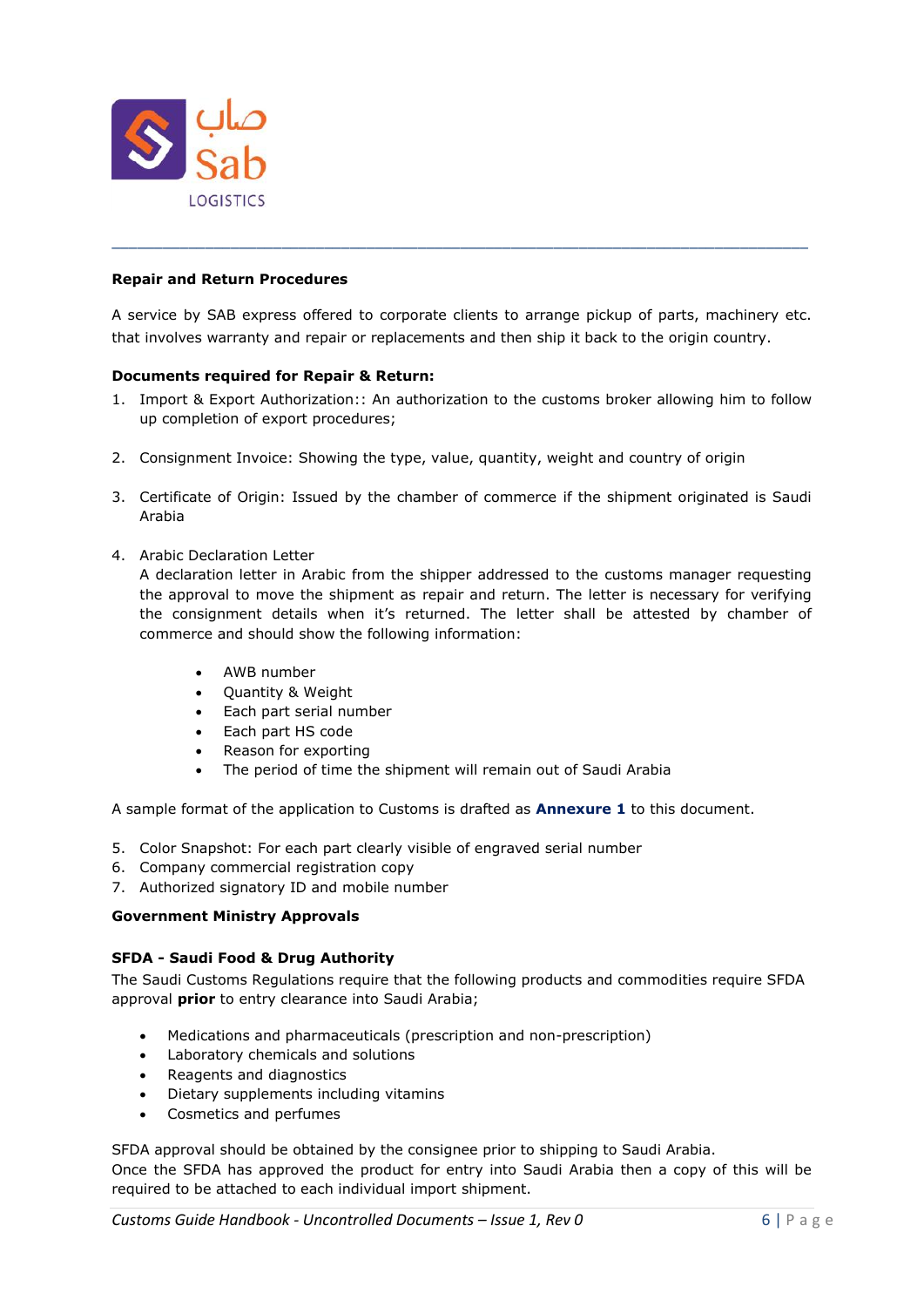

For further information on the process to get samples into Saudi Arabia then please review the requirements in the SFDA site: <https://www.sfda.gov.sa/en/Pages/default.aspx>

\_\_\_\_\_\_\_\_\_\_\_\_\_\_\_\_\_\_\_\_\_\_\_\_\_\_\_\_\_\_\_\_\_\_\_\_\_\_\_\_\_\_\_\_\_\_\_\_\_\_\_\_\_\_\_\_\_\_\_\_\_\_\_\_\_\_\_\_\_\_\_\_\_\_\_\_\_\_\_\_\_\_

For full details on how to obtain approval to import goods in this category please read: [https://www.sfda.gov.sa/en/food/about/administration/mangement\\_food/pages/edoifc](https://www.sfda.gov.sa/en/food/about/administration/mangement_food/pages/edoifc-foodimportreq.aspx)[foodimportreq.aspx](https://www.sfda.gov.sa/en/food/about/administration/mangement_food/pages/edoifc-foodimportreq.aspx)

#### IMPORTANT NOTES:

If shipments arrive for clearance but consignee does not have the necessary approvals then long delays may occur while seeking permission to import is obtained from the SFDA.

Private individuals may not import any items that require SFDA approval, including medicines or drugs covered by a prescription.

# <span id="page-6-0"></span>**CITC - Communications & Information Technology Commission**

The following products and commodities require approval from Communications and Information Technology Commission (CITC) prior to entry clearance of shipments into Saudi Arabia:

- All wireless telecommunications equipment
- Wireless computers
- Networking equipment
- All IT equipment
- GPS equipment
- Satellite communication equipment
- Cell phones and Smart Phones
- Certain Wi-Fi routers

The full list of items as well as the application form and processes are fully covered in the file CITC site: <http://www.citc.gov.sa/en/pages/default.aspx>

CITC approval should be obtained by the consignee prior to shipping to Saudi Arabia.

#### IMPORTANT NOTES:

If shipments arrive for clearance but consignee does not have the necessary approvals then long delays may occur while seeking permission to import is obtained from the CITC.

Private individuals may import up to 4 items of personal use equipment such as Smart or GSM phones (handhelds), PC's, Tablets etc. 5 or more items will be classed as a commercial importation and will require CITC approval.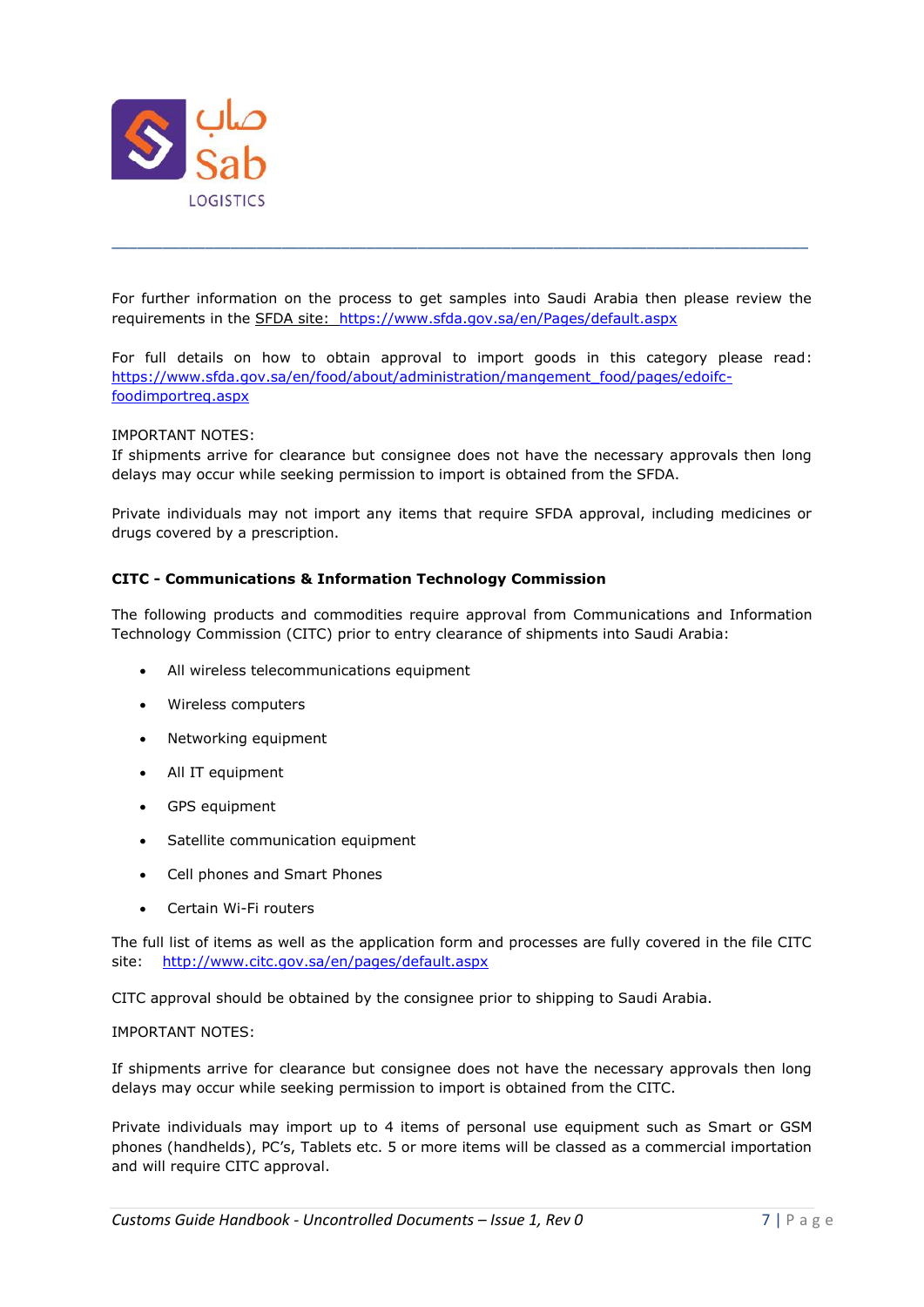

# <span id="page-7-0"></span>**MOCI - Ministry of Commerce & Industry**

The following products and commodities require Ministry of Commerce and Industry (MOCI) approval prior to entry clearance of shipments into Saudi Arabia;

\_\_\_\_\_\_\_\_\_\_\_\_\_\_\_\_\_\_\_\_\_\_\_\_\_\_\_\_\_\_\_\_\_\_\_\_\_\_\_\_\_\_\_\_\_\_\_\_\_\_\_\_\_\_\_\_\_\_\_\_\_\_\_\_\_\_\_\_\_\_\_\_\_\_\_\_\_\_\_\_\_\_

- Chemicals, including Dangerous Goods
- Ink products
- Toners

MOCI approval should be obtained by the consignee prior to shipping to Saudi Arabia

#### IMPORTANT NOTES:

If shipments arrive for clearance but your consignee does not have the necessary approvals then long delays will occur before clearance (up to 90 days) while permission to import is obtained from the MOCI Generally permission to trade in chemicals or dangerous goods will also be part of the consignees Company Registration document. Further details about MOCI can be obtained from the website:<http://mci.gov.sa/english/default.aspx>

#### <span id="page-7-1"></span>**MOI - Ministry of Information**

100% of all shipments entering the Kingdom of Saudi Arabia are inspected by any of the following means; X-Ray, sniffer dogs, manually. The following products and commodities may be intercepted at the time of import and sent to the Saudi Arabian Ministry of Information for review and approval;

- Magazines
- Books
- Compact discs music or data files
- Computer games
- DVD's
- Photographic media
- Cards containing electronic information e.g. satellite TV cards, ID cards, Maps

#### IMPORTANT NOTES:

Products may be selected at random by the inspecting customs Officer. Delays may be incurred. Should the material be rejected by MOI following inspection it will be confiscated for destruction and cannot be returned to the shipper.

# <span id="page-7-2"></span>**SASO – Saudi Arabian Standards Organization**

Most of the imported items into Saudi Arabia are used for domestic purposed which require a Certificate of Conformance - CoC. This certificate is obtained by the shipper, prior to export of shipment from origin country. Saudi Standards, Metrology and Quality Organization (SASO) has launched Saber electronic platform, which aims to register and issue conformity assessment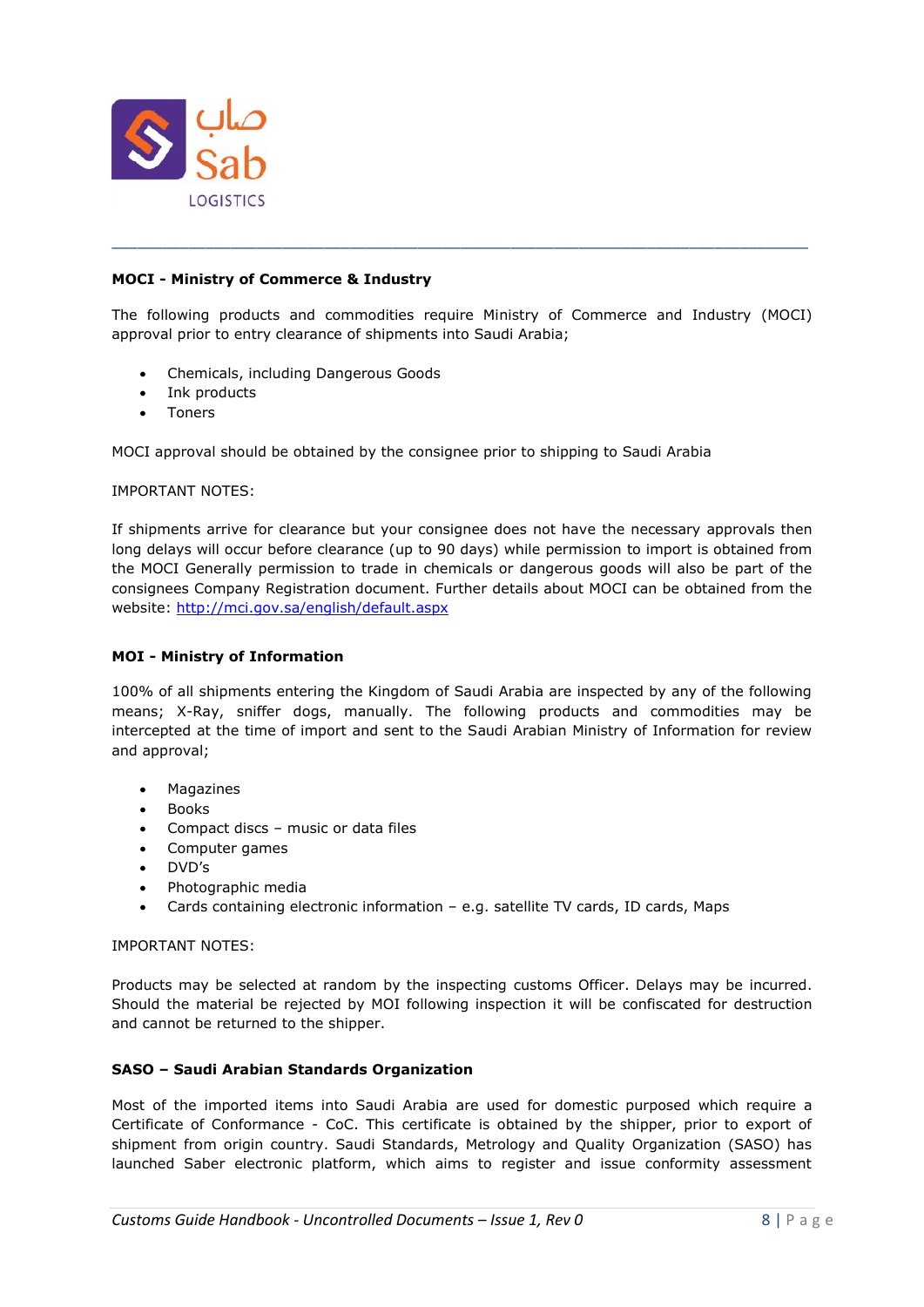

certificates for consumer products before entering the Saudi market. The portal can be accessed via<https://saber.sa/home>

\_\_\_\_\_\_\_\_\_\_\_\_\_\_\_\_\_\_\_\_\_\_\_\_\_\_\_\_\_\_\_\_\_\_\_\_\_\_\_\_\_\_\_\_\_\_\_\_\_\_\_\_\_\_\_\_\_\_\_\_\_\_\_\_\_\_\_\_\_\_\_\_\_\_\_\_\_\_\_\_\_\_

The portal guides the through the necessary steps for:

# **Registration**

When you click on the "Register New User" icon, the registration page will be opened and the user enters the required details and followed the steps.

# **Certificate of conformity**

The system allow the facilities to submit applications to comply with the regulated products, whether they are imported or manufactured locally, in order to issue a certificate of conformity of the product. This is done by adding the product to products list and then choosing the product to be issued a conformity certificate, the system displays the equivalent certificates (if any) for example (Saudi Quality Certificate QM). If a GCC matching certificate or COC is selected, the system presents the conformity assessment bodies (CB'S) to choose from. The application goes to the conformity assessment authority. If the application is received, the system sends a notice to the facility with an invoice to pay for the cost of a product matching study. Upon payment of conformity costs, the conformity assessment authority shall study the application and enter the product test result and the decision of conformity. . Detailed guidelines can be obtained from the guide at the link:

<https://saber.sa/UserGuids/UserGuideForCertificatesOfConformity-En.pdf>

#### **Declarations**

The system allows the facility to issue a (self-declaration certificate) for products that are not regulated and locally manufactured. For this purpose the user will login into the portal and apply for Self Declaring Certificate. The user adds the non-regulated locally manufactured products added to the system. At minimum the following data such as product name in English, HS code, certificate status, barcodes and serial numbers are added in the fields. The user adds the necessary details and barcode for the product. After approval and payment of the required charges the system issues a Self-Declaration Certificate. Detailed guidelines can be obtained from the guide at the link:

<https://saber.sa/UserGuids/UserGuideForSelfDeclarationRequest-En.pdf>

#### **Shipment request**

The purpose of shipment request is to enable the facility to complete the request form and attach the required documents. To start this feature, the user will log-in through the system and follow the required steps. The user adds the necessary details and barcode for the product. After approval and payment of the required charges the system issues a Self-Declaration Certificate. Detailed guidelines can be obtained from the guide at the link:

<https://saber.sa/UserGuids/UserGuideForShipmentRequest-En.pdf>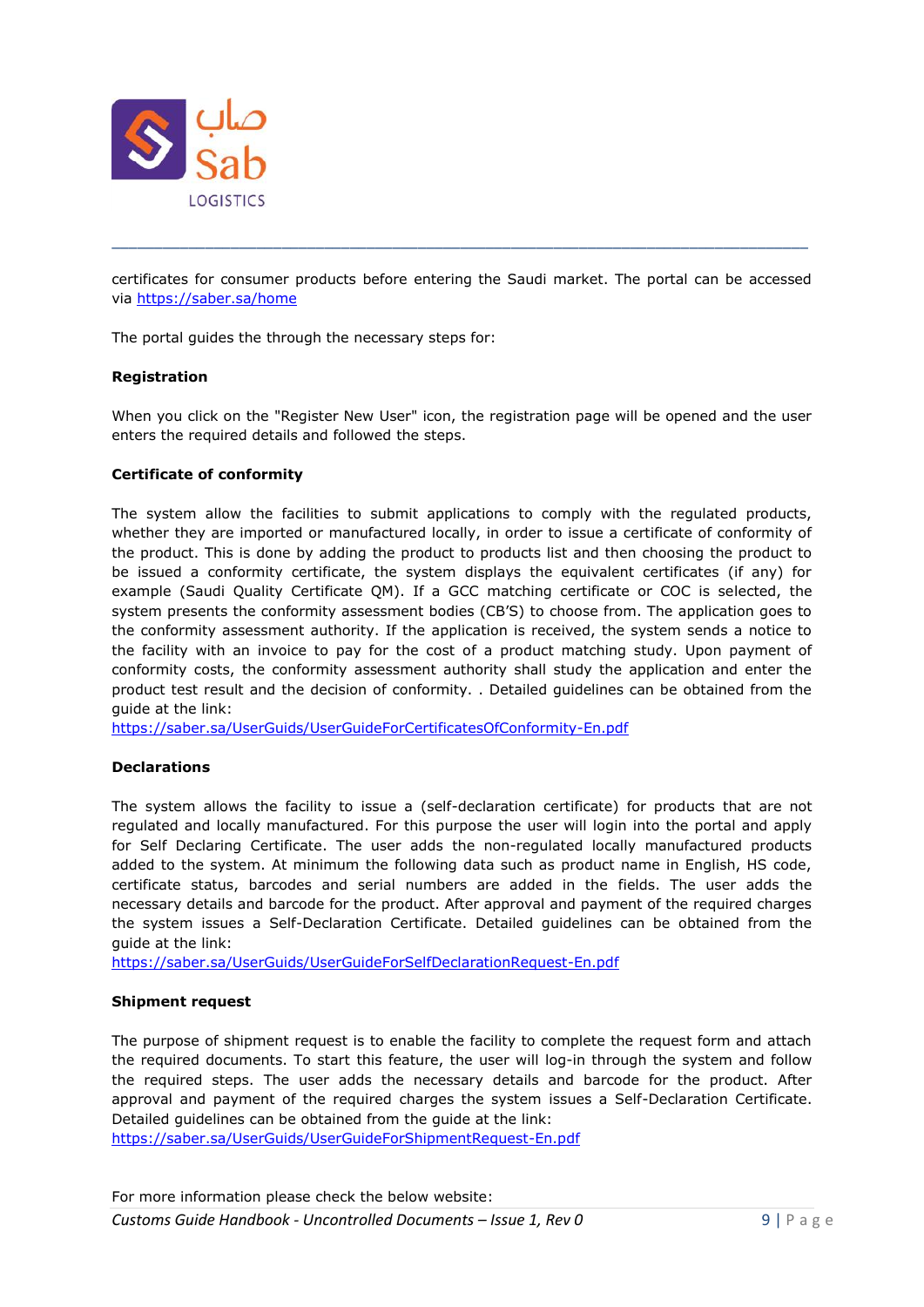

<https://www.saso.gov.sa/en/pages/default.aspx>

<https://saber.sa/home/aboutsaber>

# IECEE

A certificate produced by SASO (Saudi Standards, meteorology and quality organization), for specific items (commercial use) which need to be provided which are

\_\_\_\_\_\_\_\_\_\_\_\_\_\_\_\_\_\_\_\_\_\_\_\_\_\_\_\_\_\_\_\_\_\_\_\_\_\_\_\_\_\_\_\_\_\_\_\_\_\_\_\_\_\_\_\_\_\_\_\_\_\_\_\_\_\_\_\_\_\_\_\_\_\_\_\_\_\_\_\_\_\_

- Mobiles and mobiles Batteries
- Electrical water pumps
- **•** Dishwashers
- **•** Television
- Laptops
- Electric watches

**Disclaimer:** *The information provided in this Customs Guide handbook is designed to provide helpful information to employees and customers on the clearance of shipments in the Kingdom of Saudi Arabia. This handbook is the property of SAB Express LLC; it is not meant to be copied or sold but used for reference purposes. Readers should be aware that the information in this handbook may change hence the publisher disclaim any liability in connection with the use of information.*